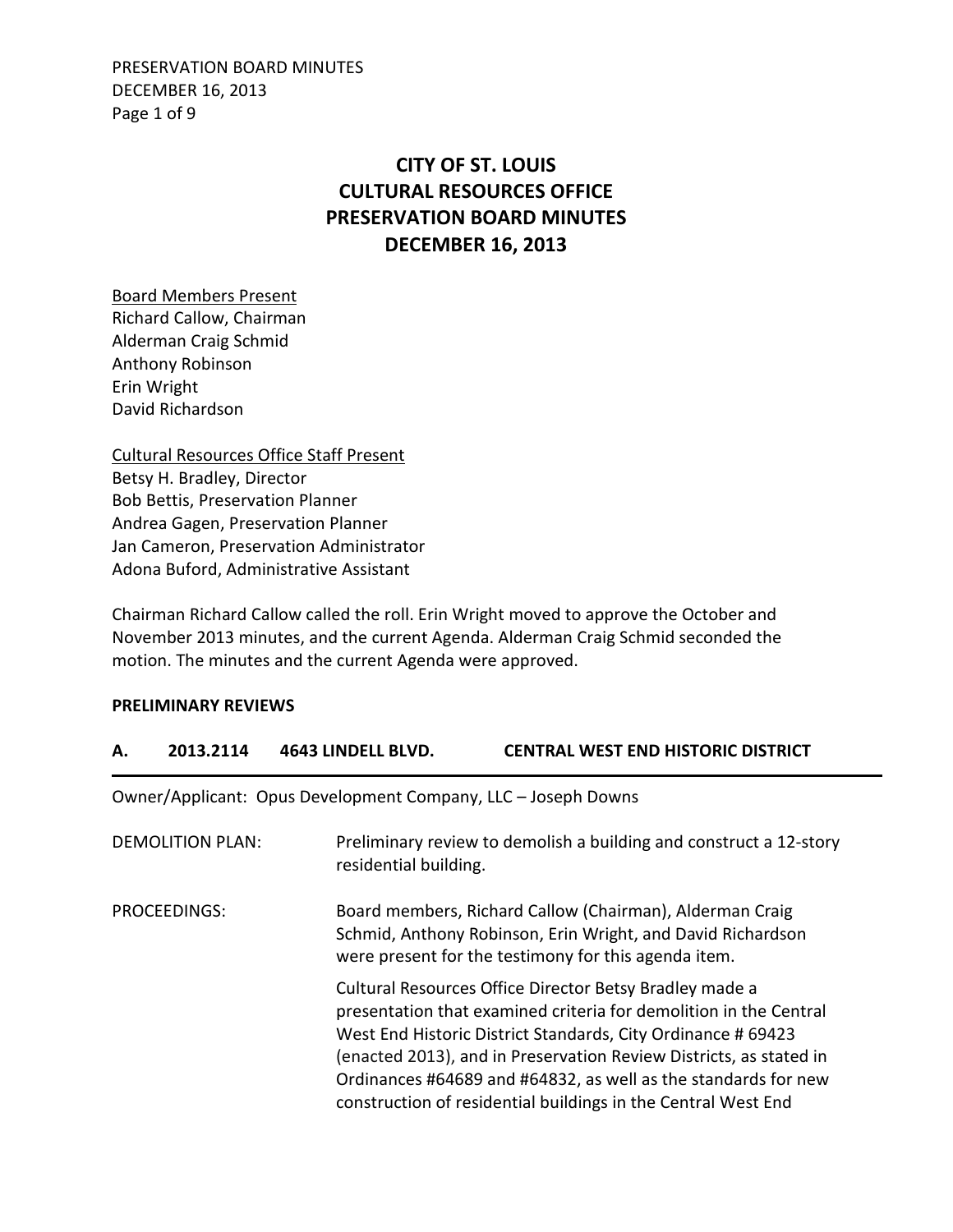# PRESERVATION BOARD MINUTES DECEMBER 16, 2013 Page 2 of 9

Historic District Standards. Ms. Bradley recommended that the Preservation Board grant preliminary approval to the demolition of the Heart Association Building and, due to the prominent location and scale of the project, provide comments on the design and consider the project again as a second Preliminary Review. Joe Downs and Dean Newins spoke on behalf of Opus. Mr. Newins presented some additional views of the proposed building, including a more detailed rendering of the plaza area. He indicated that Opus had taken account of the suggestions from stakeholders and was in the process of making revisions to the exterior design. John McPheeters presented remarks on the project on behalf of the Central West End Association Planning & Development Committee. His testimony, a written copy of which was entered into the record, noted the importance of the property and need to have a first-class building on the site. His remarks addressed several specific aspects of the design. Mike Murray stated that he sees three important aspects to

consider in making a decision regarding this property: the demolition, the development decisions for return on investment and the related design and materials of the project. Suzanne Zorn echoed some of Mr. McPheeters' statements and noted the importance of the highly visible north elevation. Paul Mittelstadt urged that the highest quality materials be used. Ralph Wafer questioned the possibility for the success of a new building based on the traditional tripartite formula for a tall building and urged consideration of a more straightforward contemporary design.

FINDINGS OF FACTS: The Preservation Board found that:

- 4643 Lindell, the Heart Association Building, is a sound, Merit property located in the Central West End Certified Local Historic District and is in a Preservation Review District;
- there is no Redevelopment Plan adopted by ordinance, although one is being developed;
- while the surrounding area would support rehabilitation of the office building, the site was identified as one for redevelopment in 2005 when it was sold by the Heart Association;
- and a subsequent proposal for a tall residential building was considered at that time;
- the commonly-controlled property and accessory structure criteria are not applicable for this review; and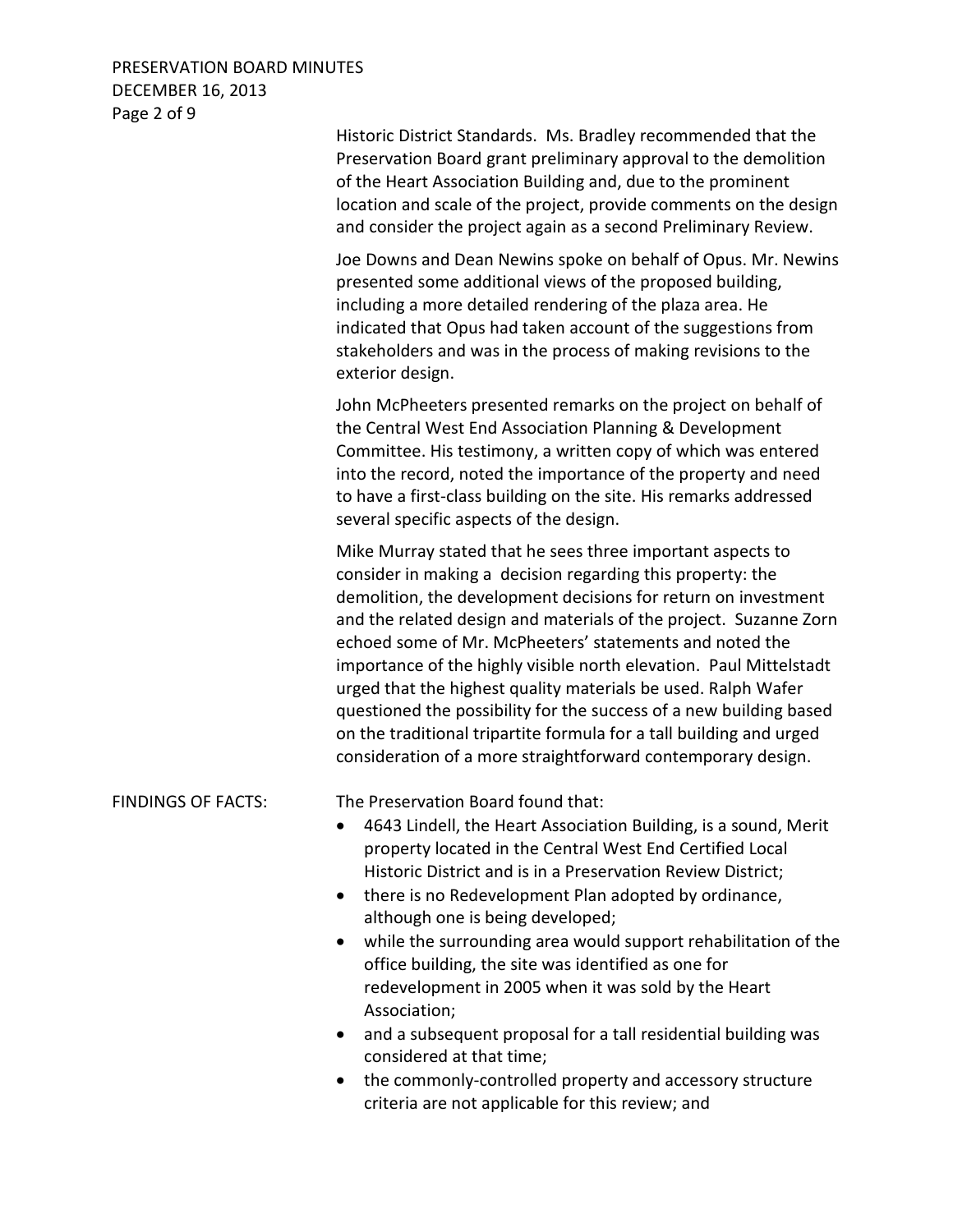• that the owner is proposing new construction: a twelve-story apartment building with commercial use on the ground floor.

Ms. Bradley made the following statements regarding the proposed new construction:

- The proposed new Opus Building is not compliant with the CWE historic district standards because it is not compatible in important ways with the buildings of the Central West End. As the site is prominent and the building is large in scale for the area, its design sophistication and use of materials are of particular concern.
- Ms. Bradley has been following the development of this project closely. She met with Opus project principals at a meeting about the FBZ District standards, attended meetings at which the design was presented to the CWE Planning & Development Committee and to the public at a CWE Association sponsored meeting and heard firsthand the reactions to the design.
- Ms. Bradley has received 8 email messages from residents of the Central West End subsequent to the last public meeting. One message expressed support for the project. The others expressed concern about the quality of the design, the quality of the materials, and the effects of the project on parking in the immediate vicinity. These same concerns were expressed at each meeting.
- While the standards address specific aspects of the design, an overall intent statement at the beginning of the new construction section states: "Visual compliance shall be judged on massing and detail in addition to size and scale." The various aspects of the design must combine to provide visual compliance. While the design meets *in part* various standards, the cumulative effect of that partial compliance and overall lack of visual compatibility result in a determination that the building does not meet the historic district standards.
- The historic district standards refer to coordination with the Form Based Zoning District architectural development standards and the agenda notes some of the ways that the design does not meet either of those standards. The fact that the proposed materials do not meet the standards of either – in allowable material or pattern of use – is critical. The two sets of standards clearly convey the type of building the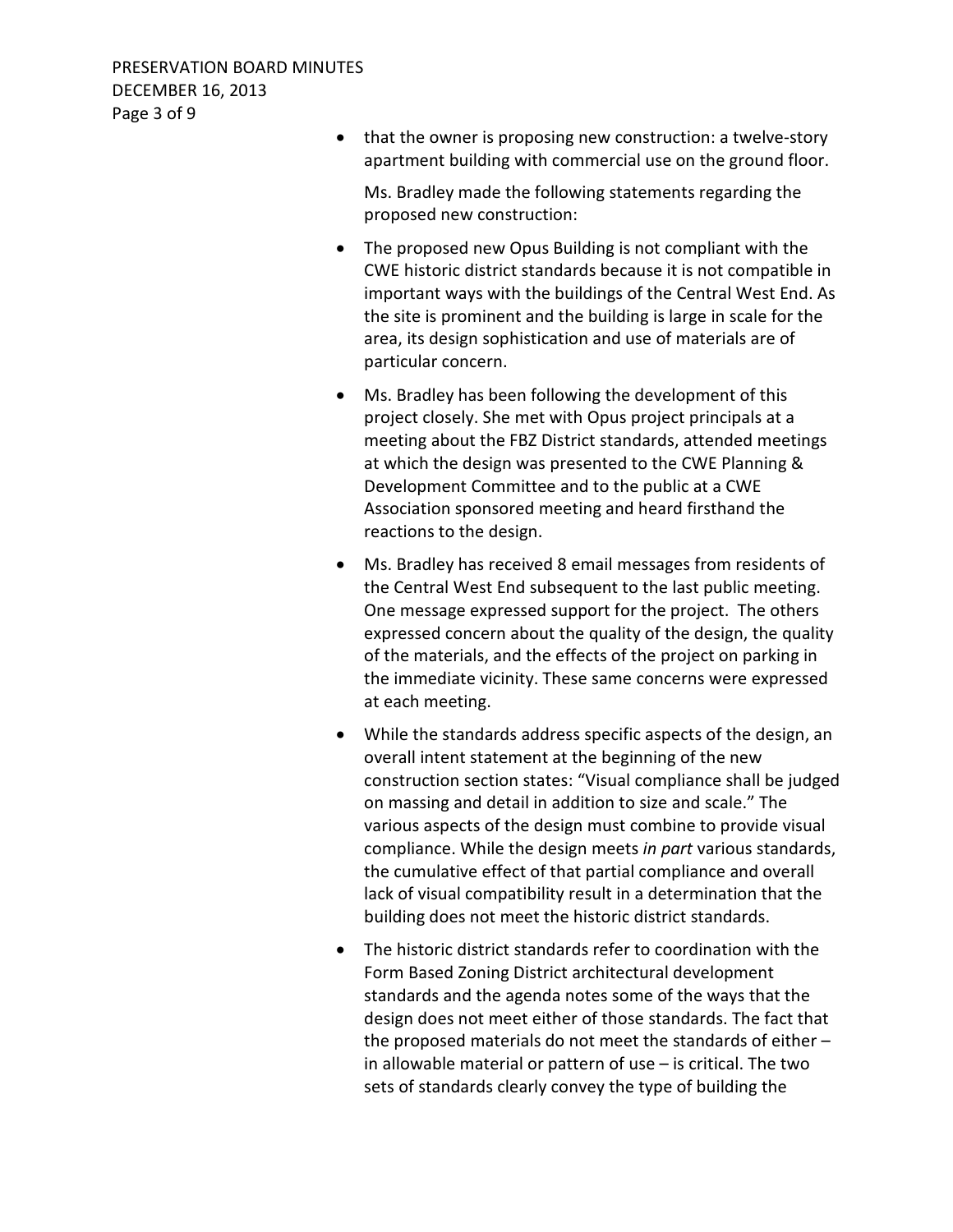residents of the Central West End, the members of the CWE Planning & Development Committee and the Cultural Resources Office staff expect to see at this prominent location.

- One of the major features of the building exterior is not integrated into the design: approximately 200 balconies. As proposed, the balconies do not meet the test of visual compliance, as those on other tall residential buildings are integrated into their architectural design, read as masonry portions of the building, and most are recessed; and doors to balconies are less overtly part of the fenestration pattern. The numerous balconies on the Euclid façade that extend over the public sidewalk are also a concern. If balconies are a critical amenity to provide, the provision of them should be integrated into the design.
- The standards clearly state that contemporary design that is compatible and that meets the standards is not discouraged. Imitative designs are clearly not encouraged. Opus has described its design as having a foot in two camps: based on the standard tripartite tall building design and providing a fresh, contemporary feeling. Yet the design does not present as overtly contemporary.
- While the lack of compliance of the proposed materials is easily pointed to, the upgrading of materials cannot alone make this design compatible with the high-quality buildings in the Central West End Historic District. Some more complicated massing with vertical plane breaks, the integration of balconies, an architecturally appropriate termination for the building, and a design for the plaza that compensates for the loss of the landscaped terrace must be addressed in order for the building to be compliant.
- BOARD ACTION: It was the decision of the Preservation Board to defer the matter of the Preliminary Review to allow further consideration of revisions to the building design. The motion was made by Board member David Richardson. Alderman Craig Schmid seconded the motion. The motion passed unanimously with four members voting.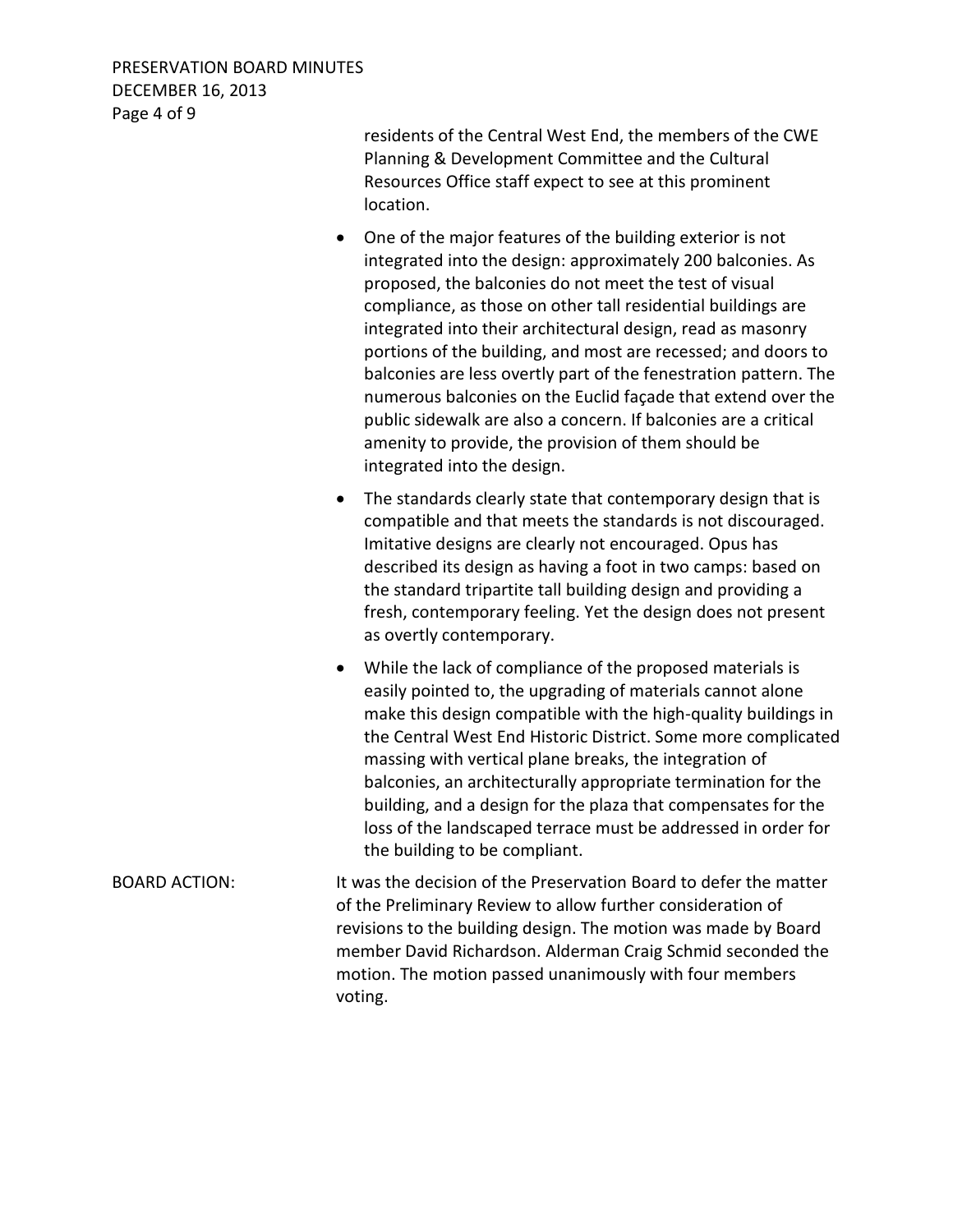# **B. 2013.2116 4243 MARYLAND AVE. CENTRAL WEST END HISTORIC DISTRICT**

| Owner: Akiko Takeda<br>Applicant: Paul Fendler |                                                                                                                                                                                                                                                                                                                                                                                                                                                                           |
|------------------------------------------------|---------------------------------------------------------------------------------------------------------------------------------------------------------------------------------------------------------------------------------------------------------------------------------------------------------------------------------------------------------------------------------------------------------------------------------------------------------------------------|
| <b>RESIDENTIAL PLAN:</b>                       | Preliminary review to construct a new alley house.                                                                                                                                                                                                                                                                                                                                                                                                                        |
| PROCEEDINGS:                                   | Board members, Richard Callow (Chairman), Alderman Craig<br>Schmid, Anthony Robinson, Erin Wright, and David Richardson<br>were present for the testimony for this agenda item.                                                                                                                                                                                                                                                                                           |
|                                                | Jan Cameron of the Cultural Resources Office made a presentation<br>that examined the section of City Ordinance #69423, which sets<br>forth the standards for new residential construction in the Central<br>West End Historic District.                                                                                                                                                                                                                                  |
|                                                | She testified that the project was not in compliance with the<br>Standards as the house was proposed to be sited at the rear of<br>the property, and its fenestration and other design elements also<br>did not follow the requirements of the Standards. She also stated<br>that, because the house would be constructed at the rear of a<br>long, narrow lot, these deviations from the Standards would not<br>have a significant effect upon the historic streetscape. |
|                                                | Paul Fendler, project architect, testified on behalf of the project.                                                                                                                                                                                                                                                                                                                                                                                                      |
| <b>FINDINGS OF FACTS:</b>                      | The Preservation Board found that:<br>4243 Maryland Avenue is located in the Central West End<br>$\bullet$<br>Local Historic District;                                                                                                                                                                                                                                                                                                                                    |
|                                                | the building deviates from the Standards in its location,<br>$\bullet$<br>fenestration, roof shape and other details;                                                                                                                                                                                                                                                                                                                                                     |
|                                                | the front of the building is proposed to be cast stone veneer;<br>$\bullet$<br>while several stone facades are extant on the block, they are<br>ashlar, coursed stone with a more formal appearance than the<br>stone proposed; and                                                                                                                                                                                                                                       |
|                                                | that the building will be sited at the rear of the property,<br>approximately 170 feet from the street and its effect upon the<br>streetscape will be minimal.                                                                                                                                                                                                                                                                                                            |
| <b>BOARD ACTION:</b>                           | It was the decision of the Preservation Board to grant approval of<br>the Preliminary Review of the proposed new construction, subject<br>to review of final documents and materials by the Cultural<br>Resources Office, and with the stipulation that an appropriate<br>fence and/or landscaping be installed to continue the building line                                                                                                                             |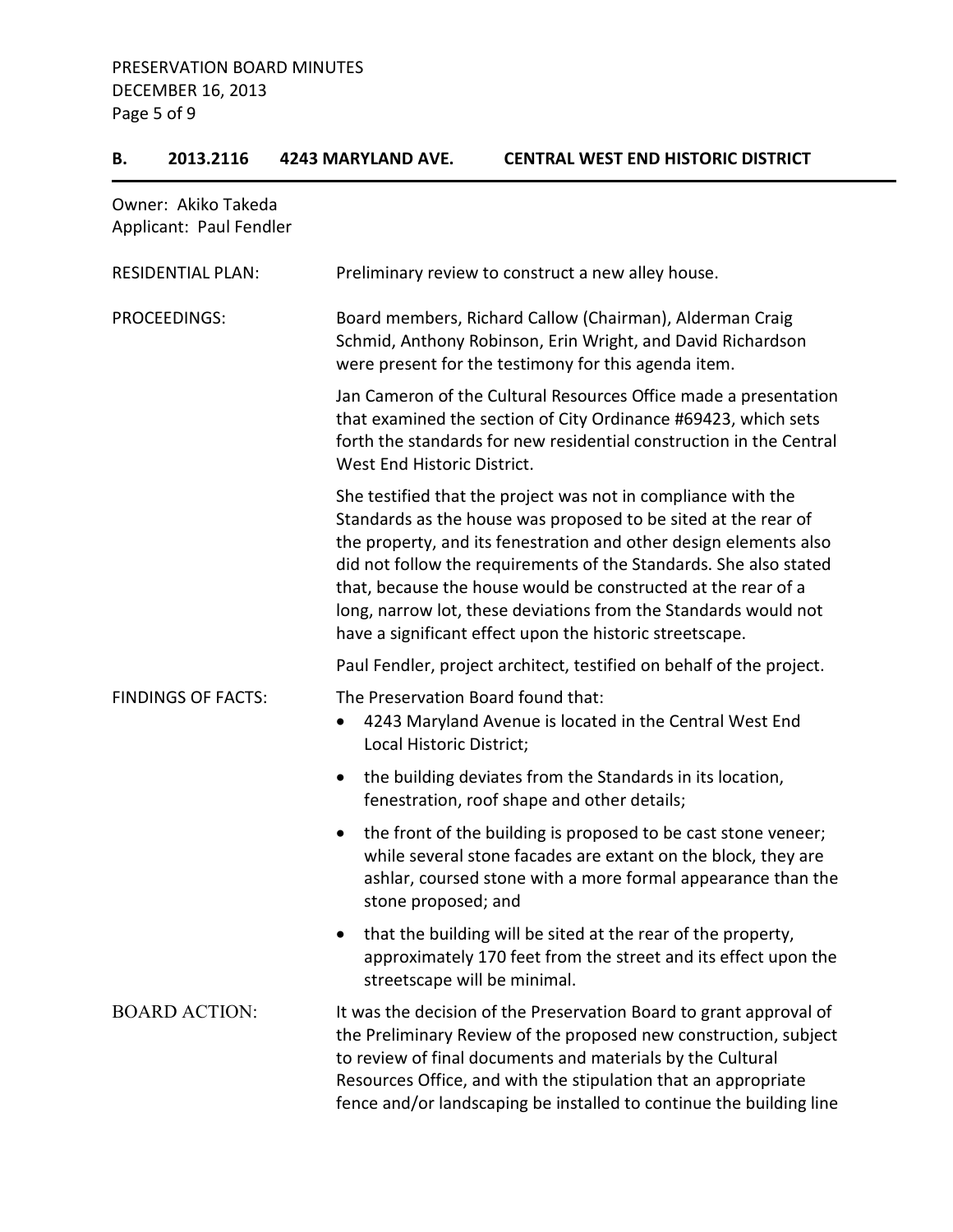of the block. The motion was made by Board member Anthony Robinson. Ms. Wright seconded the motion. The motion passed unanimously with four members voting.

| C.                        | 2013.2117                           | <b>3011 MCNAIR STREET</b>                             | <b>BENTON PARK HISTORIC DISTRICT</b>                                                                                                                                                                                                                                                                                                                                                                                 |  |  |
|---------------------------|-------------------------------------|-------------------------------------------------------|----------------------------------------------------------------------------------------------------------------------------------------------------------------------------------------------------------------------------------------------------------------------------------------------------------------------------------------------------------------------------------------------------------------------|--|--|
|                           | <b>Owner/Applicant: Amy Mintner</b> |                                                       |                                                                                                                                                                                                                                                                                                                                                                                                                      |  |  |
|                           | <b>RESIDENTIAL PLAN:</b>            |                                                       | Preliminary review to construct a single family house.                                                                                                                                                                                                                                                                                                                                                               |  |  |
| PROCEEDINGS:              |                                     |                                                       | Board members, Richard Callow (Chairman), Alderman Craig<br>Schmid, Anthony Robinson, Erin Wright, and David Richardson<br>were present for the testimony for this agenda item.                                                                                                                                                                                                                                      |  |  |
|                           |                                     |                                                       | Jan Cameron of the Cultural Resources Office made a presentation<br>that examined the section of City Ordinance #67175, which sets<br>forth the standards for new residential construction in the Benton<br>Park Local Historic District. She testified that the project was<br>generally in compliance with the Standards with the exception of<br>the north wall, which will be a combination of brick and siding. |  |  |
|                           |                                     | testified on behalf of the project.                   | Amy Mintner, project developer and Stacy Clear, project architect,                                                                                                                                                                                                                                                                                                                                                   |  |  |
| <b>FINDINGS OF FACTS:</b> |                                     | $\bullet$<br>Historic District;<br>be street-visible; | The Preservation Board found that:<br>3011 McNair Avenue is located in the Benton Park Local<br>the building will be sited close to the infill house to be<br>constructed at 3015 McNair and the south elevation will not                                                                                                                                                                                            |  |  |
|                           |                                     | $\bullet$<br>the side yard to the north;              | the north elevation will be partly visible, due to the width of                                                                                                                                                                                                                                                                                                                                                      |  |  |
|                           |                                     | $\bullet$                                             | approximately one-third of the north elevation is proposed to<br>be veneered in brick, with the remainder of the wall sided, a<br>condition that does not follow the Model Example; and                                                                                                                                                                                                                              |  |  |
|                           |                                     | the siding.                                           | that the developer agreed at the meeting to widen the front<br>block of the house so that the two-story sided portion will<br>appear to be an addition, and thereby mitigate the effect of                                                                                                                                                                                                                           |  |  |
|                           | <b>BOARD ACTION:</b>                |                                                       | It was the decision of the Preservation Board to grant Preliminary<br>approval of the proposed new construction, subject to<br>reconsideration of the design with regard to the north elevation,                                                                                                                                                                                                                     |  |  |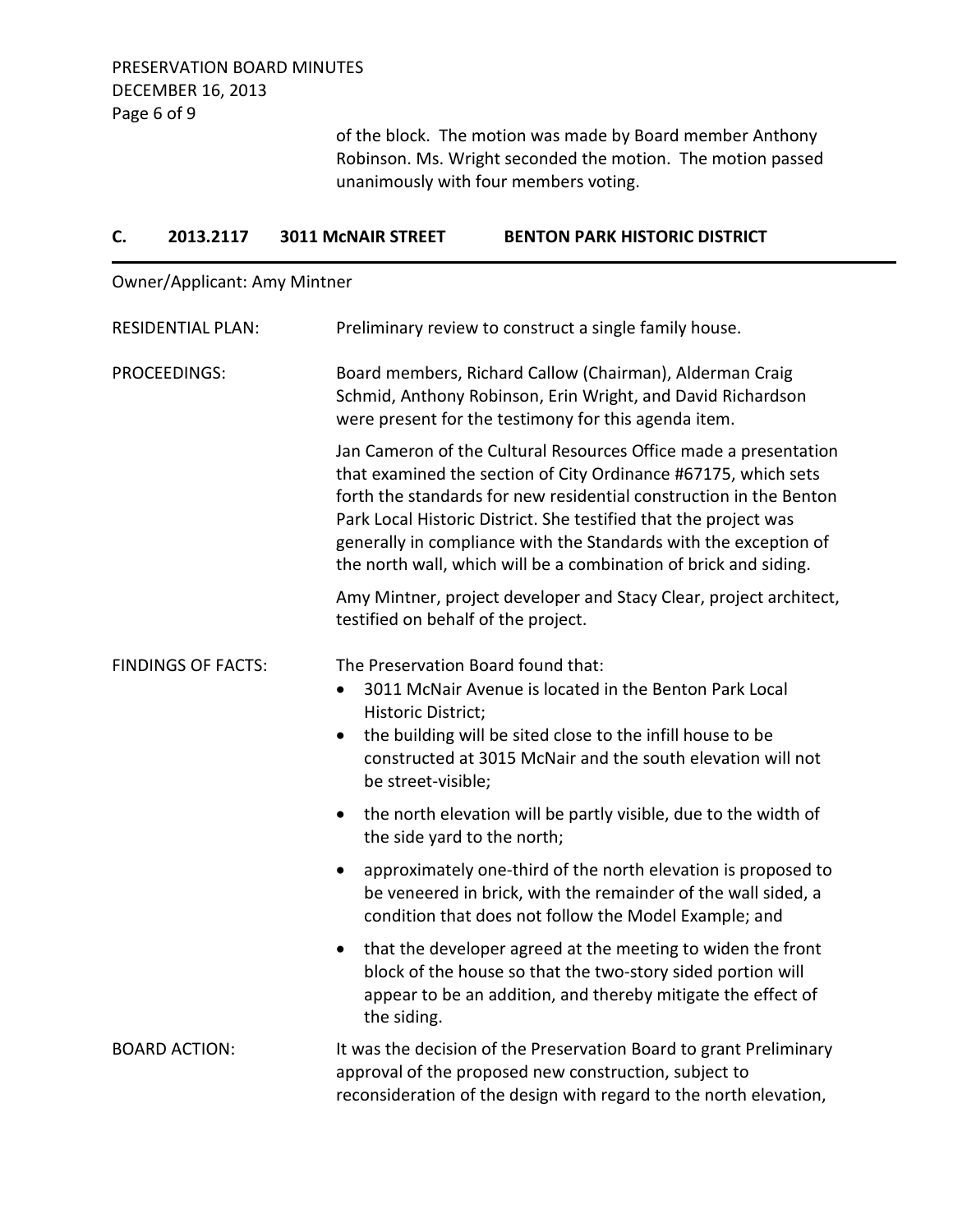PRESERVATION BOARD MINUTES DECEMBER 16, 2013 Page 7 of 9

> and with the condition that final drawings and exterior materials will be submitted to the Cultural Resources Office for approval. The motion was made by Alderman Schmid. Ms. Wright seconded the motion. The motion passed unanimously with four members voting.

#### **APPEALS OF DENIALS**

## **D. 2013.1865 4520 McPHERSON AVENUE CENTRAL WEST END HISTORIC DISTRICT**

Owner: MG Star II LLC – Goran Stosovic Applicant: Anthony Duncan Architect

| <b>RESIDENTIAL PLAN:</b> | Appeal of the Director's denial of a building permit application to<br>construct a dormer and a three-story deck at rear of building.                                                                                                                                                                                                                                                                                                                                                                                                                                                                                                                                                                                                                 |
|--------------------------|-------------------------------------------------------------------------------------------------------------------------------------------------------------------------------------------------------------------------------------------------------------------------------------------------------------------------------------------------------------------------------------------------------------------------------------------------------------------------------------------------------------------------------------------------------------------------------------------------------------------------------------------------------------------------------------------------------------------------------------------------------|
| PROCEEDINGS:             | Board members, Richard Callow (Chairman), Alderman Craig<br>Schmid, Anthony Robinson, Erin Wright, and David Richardson<br>were present for the testimony for this agenda item.                                                                                                                                                                                                                                                                                                                                                                                                                                                                                                                                                                       |
|                          | Jan Cameron of the Cultural Resources Office made a presentation<br>that examined the section of City Ordinance #69423, which sets<br>forth the standards for residential rehabilitation in the Central<br>West End Historic District. She testified that the project was not in<br>compliance with the Standards as the roof slope was to be altered<br>with the addition of a large gabled dormer and three-story rear<br>deck that would be visible from the street. She stated that the<br>building permit application had been administratively denied due<br>to ordinance time limitations, and to allow the applicant to<br>present the project to the Planning and Development Committee<br>of the Central West End Neighborhood Association. |
|                          | Ms Cameron entered into the record Ordinances #64689 and<br>#69423; the Board agenda and the PowerPoint presentation for<br>4520 McPherson; and the building permit application, including all<br>construction documents.                                                                                                                                                                                                                                                                                                                                                                                                                                                                                                                             |
|                          | Anthony Duncan, architect for the project, testified for the<br>appeal. He stated that the building, originally a single-family, had<br>been converted previously to four small apartments; that the<br>large dormer was required for new 2-story units on the second<br>floor; that if necessary, some of the chimneys could be retained<br>and the dormer could be clad with a different material. He further<br>stated that the amenity of a deck at each story was required in<br>order for the units to be viable.                                                                                                                                                                                                                               |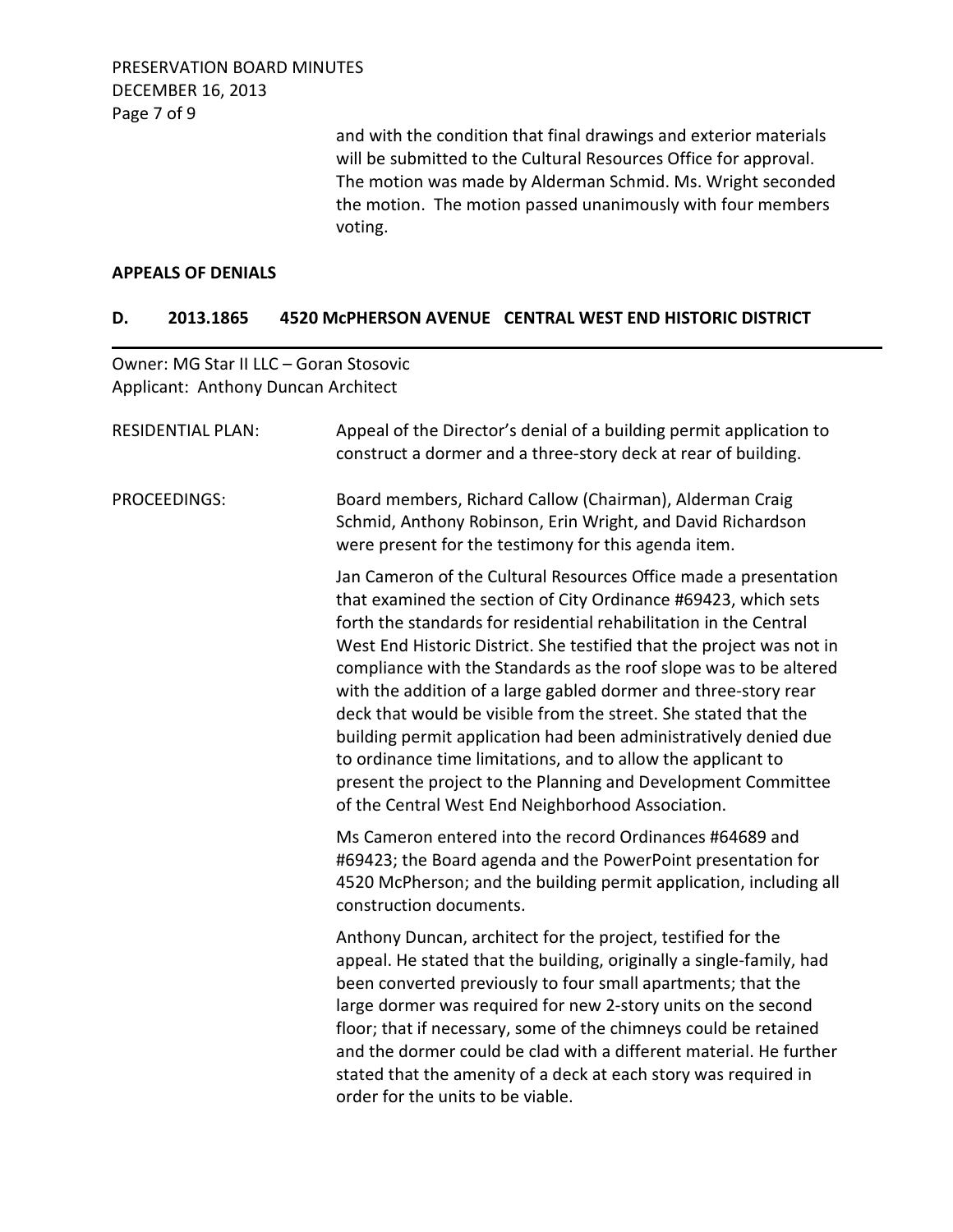| PRESERVATION BOARD MINUTES<br><b>DECEMBER 16, 2013</b><br>Page 8 of 9 |                                                                                                                                                                                                                                                                                                                          |  |
|-----------------------------------------------------------------------|--------------------------------------------------------------------------------------------------------------------------------------------------------------------------------------------------------------------------------------------------------------------------------------------------------------------------|--|
| <b>FINDINGS OF FACT:</b>                                              | The Preservation Board found that:                                                                                                                                                                                                                                                                                       |  |
|                                                                       | 4520 Maryland Avenue is located in the Central West End<br>٠<br>Local Historic District;                                                                                                                                                                                                                                 |  |
|                                                                       | three chimneys are proposed to be removed;                                                                                                                                                                                                                                                                               |  |
|                                                                       | because of the wide side yards, the proposed gable dormer<br>and three-story deck will be visible from Maryland Avenue;<br>the dormer significantly alters the roofline of the building and<br>the deck follows no historic example and is much larger in<br>scale than historic porches; and                            |  |
|                                                                       | that the project deviates from the Standards in that visible<br>$\bullet$<br>roof slopes may not be altered, visible chimneys may not be<br>lowered or removed; and that decks that are visible from the<br>street must be of a shape and scale similar to that a historic<br>porch and be screened to limit visibility. |  |
| <b>BOARD ACTION:</b>                                                  | It was the decision of the Preservation Board to uphold the<br>Director's denial of the building permit application for exterior<br>alterations. The motion was made by Board member Erin Wright.<br>Alderman Schmid seconded the motion. The motion passed<br>unanimously with four members voting.                     |  |

## **E. 2013.1962 2327 GRAVOIS AVENUE McKINLEY HEIGHTS HISTORIC DISTRICT**

Owner: MHK Realty LLC – Mr. Khan Applicant: Bill Yount Signs – Bob Williams

| <b>COMMERCIAL PLAN:</b> | Appeal of the Director's denial of a building permit application to<br>replace an existing illuminated ground sign.                                                                                                                                                                                                                                                                                                              |
|-------------------------|----------------------------------------------------------------------------------------------------------------------------------------------------------------------------------------------------------------------------------------------------------------------------------------------------------------------------------------------------------------------------------------------------------------------------------|
| PROCEEDINGS:            | Board members, Richard Callow (Chairman), Alderman Craig<br>Schmid, Anthony Robinson, Erin Wright, and David Richardson<br>were present for the testimony for this agenda item.                                                                                                                                                                                                                                                  |
|                         | Andrea Gagen of the Cultural Resources Office submitted into the<br>record certified copies of City Ordinances #64689, as amended by<br>Ordinance #64925, and the McKinley Heights Local Historic<br>District Ordinance, #67901. Ms. Gagen detailed why the proposed<br>item was not in compliance with the McKinley Heights<br>Local Historic District Standards. He recommended that the Board<br>deny the permit as proposed. |
|                         | Bob Williams of Bill Yount Signs, the applicant, testified on behalf<br>of the owner, asking that the Director's denial be overturned as                                                                                                                                                                                                                                                                                         |